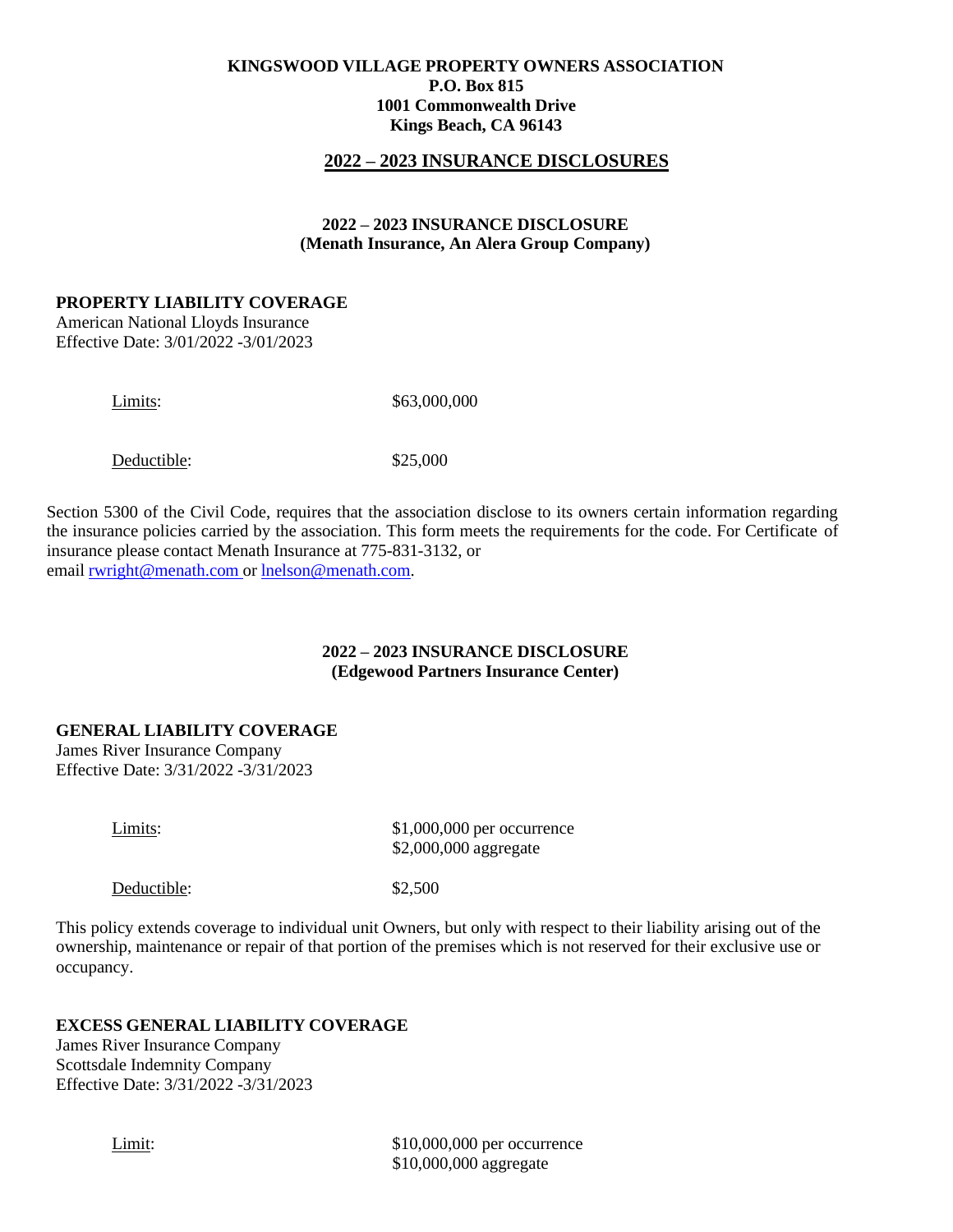## **2022 – 2023 INSURANCE DISCLOSURES**

## **DIRECTORS & OFFICERS LIABILITY INSURANCE**

Continental Casualty Company Effective Date: 3/31/2022 - 3/31/2023

| Liability Limit: | \$3,000,000 |
|------------------|-------------|
| Deductible:      | \$5,000     |

#### **CRIME INSURANCE**

Travelers Casualty and Surety Company of America Effective Date: 3/31/2022 – 3/31/2022

| <b>Employee Dishonesty Limit:</b> | \$2,000,000 |
|-----------------------------------|-------------|
| Deductible:                       | \$15,000    |

### **COMMERCIAL AUTO INSURANCE (Pickup Trucks)**

Ohio Security Insurance Company Effective Date: 3/31/2022 – 3/31/2023

| Liability & Uninsured Motorist Limit: | \$1,000,000 |
|---------------------------------------|-------------|
| <b>Medical Payments Limit:</b>        | \$5,000     |
| Comprehensive Deductible:             | \$250       |
| <b>Collision Deductible:</b>          | \$500       |

### **EQUIPMENT INSURANCE (Loaders, Snow Blowers, etc)**

The Ohio Casualty Insurance Company Effective Date: 3/31/ 2022 - 3/31/ 2023

| \$145,813 |
|-----------|
| \$5,000   |
| \$43,744  |
| \$500     |
|           |

### **WORKERS COMPENSATION INSURANCE**

Markel Insurance Company Effective Date: 1/01/2022 - 1/01/2023

| <b>Employer's Liability Limit:</b> | \$1,000,000 |
|------------------------------------|-------------|
|                                    |             |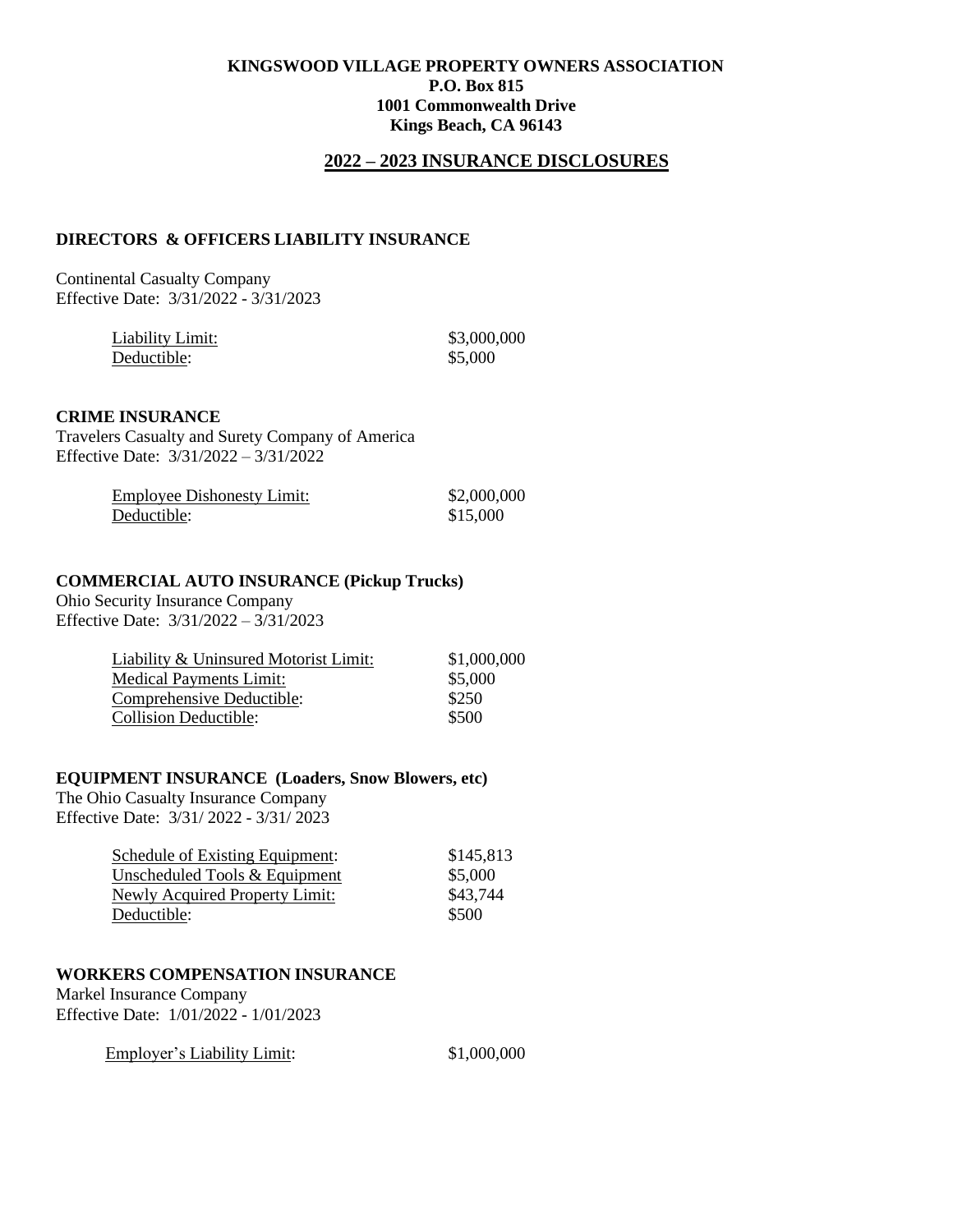# **2022 – 2023 INSURANCE DISCLOSURES**

KVPOA's Insurance Broker is Edgewood Partners Insurance Center (EPIC Insurance Brokers). If you have any questions regarding insurance coverage, call John Antaki (925-852-0416), the EPIC Broker, or Cheryl Kough (925-852-0420), the EPIC Account Manager, or your Board Vice President.

This summary of the Association's policies of insurance provides only certain information, as required by subdivision (e) of Section 5300(a)(9) of the Civil Code, and should not be considered a substitute for the complete policy terms and conditions contained in the actual policies of insurance. Any Association member may, up on request and provision of reasonable notice, review the Association's insurance policies and upon request and payment of reasonable duplication charges, obtain copies of those policies. Although the Association maintains the policies of insurance specified in this summary, the Association's policies of insurance may not cover your property, including personal property or real property improvements to or around your dwelling, or personal injuries or other losses that occur within or around your dwelling. Even if a loss is covered, you may nevertheless be responsible for paying all or a portion of any deductible that applies. Association members should consult with their individual insurance broker or agent for appropriate additional coverage.